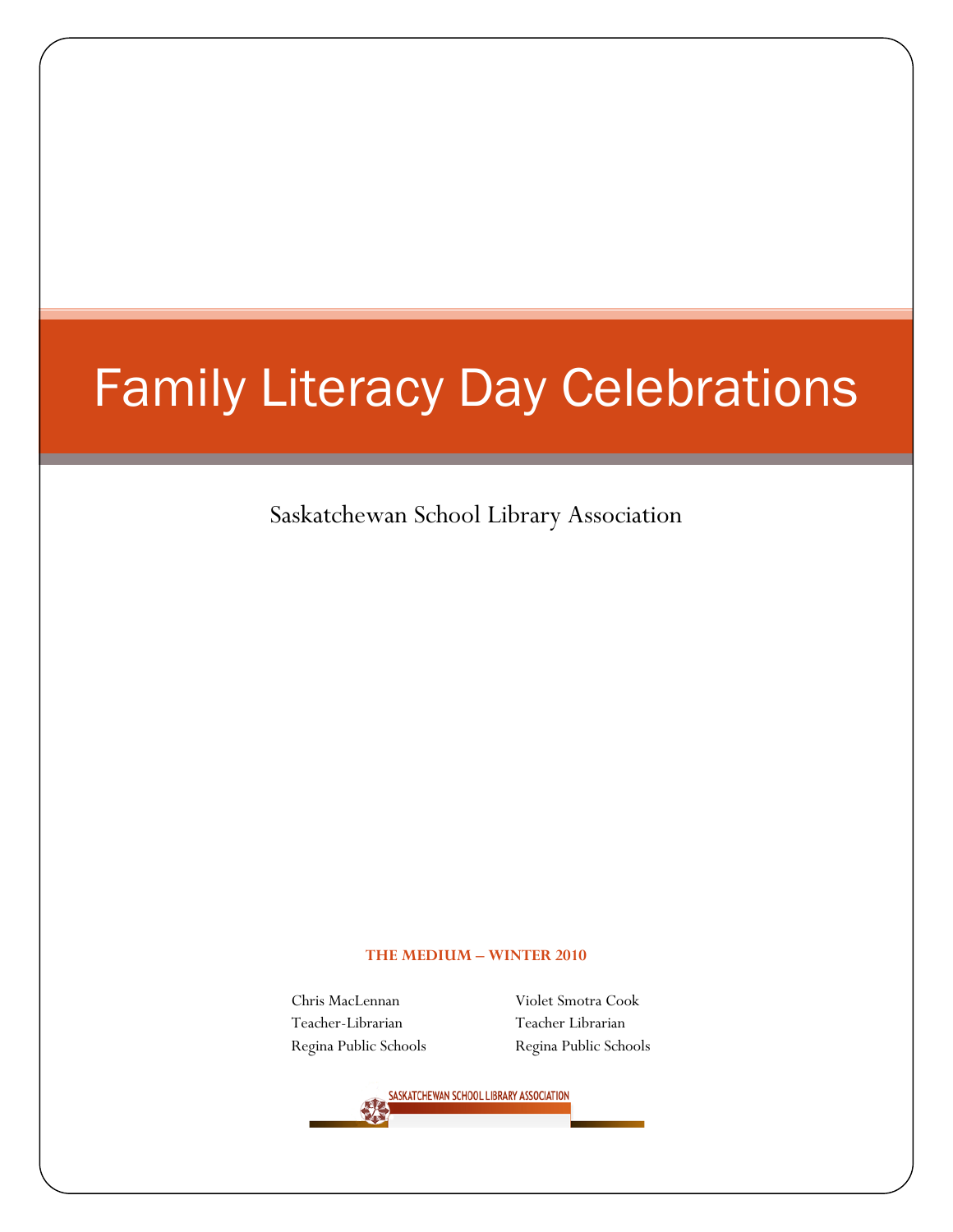## Family Literacy Day Celebrations

Saskatchewan School Library Association

### Celebrations at Dr. Hanna School

The Dr. Hanna School community in Regina celebrated Family Literacy Day on February 27, 2010 by hosting a Books and Bagels breakfast for students, parents and staff. Children brought their favourite book to read to their parent or guardian. Families then enjoyed a breakfast of bagels and juice. There was also a contest to raise money for an author visit in April. Students purchased tickets for a chance to win a box containing 30 books and various other prizes. There was a literacy box for girls and one for boys. There were two very excited winners! Book prizes were also drawn the week before the event, to get the students excited about Literacy Day. The event was well attended with over 100 participants. Everyone had a great time!